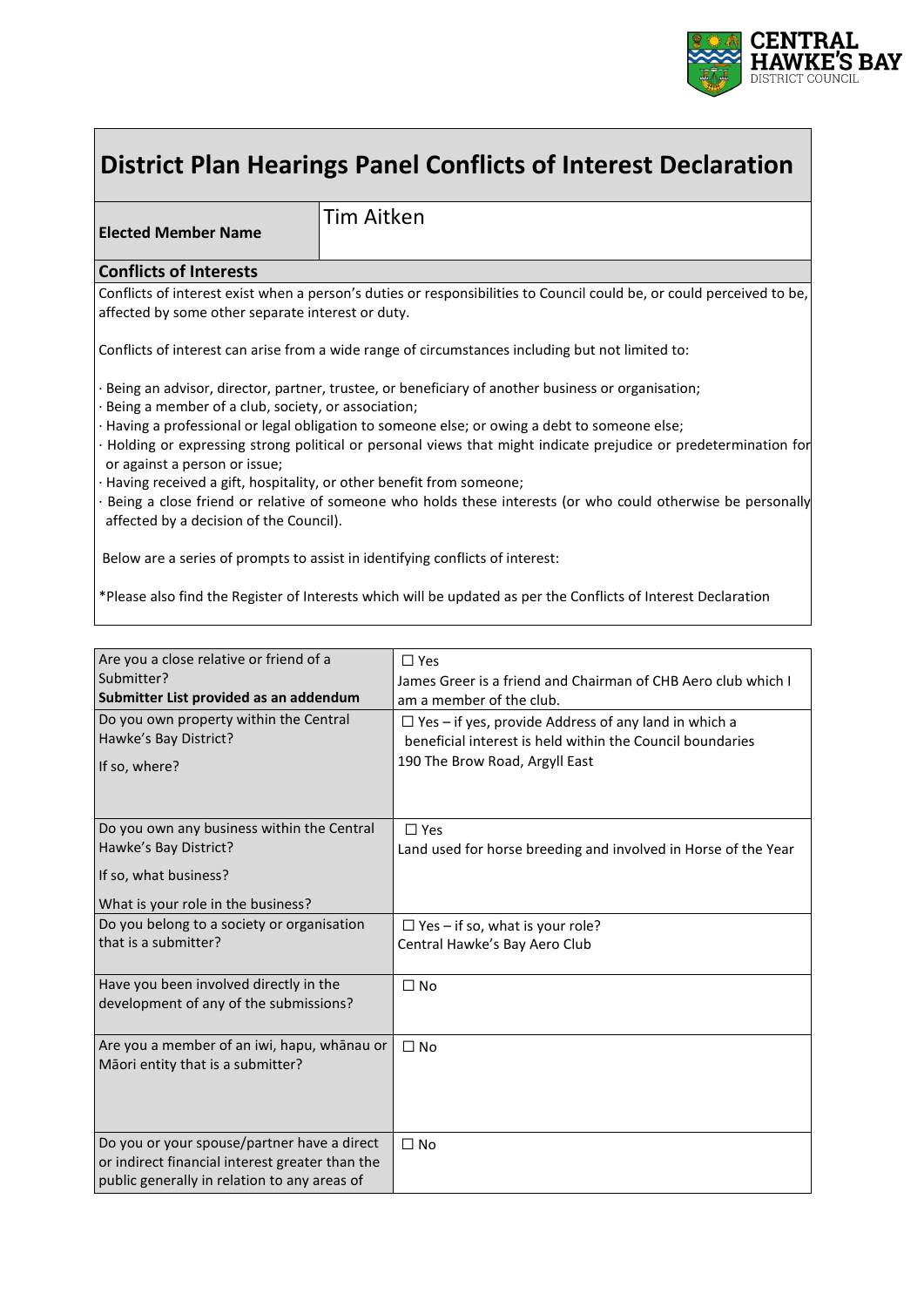

| land requested within submissions for<br>rezoning?<br>[Note: This is generally not a requirement for<br>a District Plan review hearing, but it is still<br>good to have it identified on the register]   |                                              |
|----------------------------------------------------------------------------------------------------------------------------------------------------------------------------------------------------------|----------------------------------------------|
| Is any property or business that you or a<br>family member have a financial interest in,<br>located within or is in the immediate vicinity<br>of a property proposed for rezoning in the<br>submissions? | $\Box$ Yes<br>190 The Brow Road, Argyll East |

*Note: Recording 'yes' on this register does not predetermine the Panel member having a conflict of interest. The purpose of the register is for transparency regarding potential conflicts of interest.*